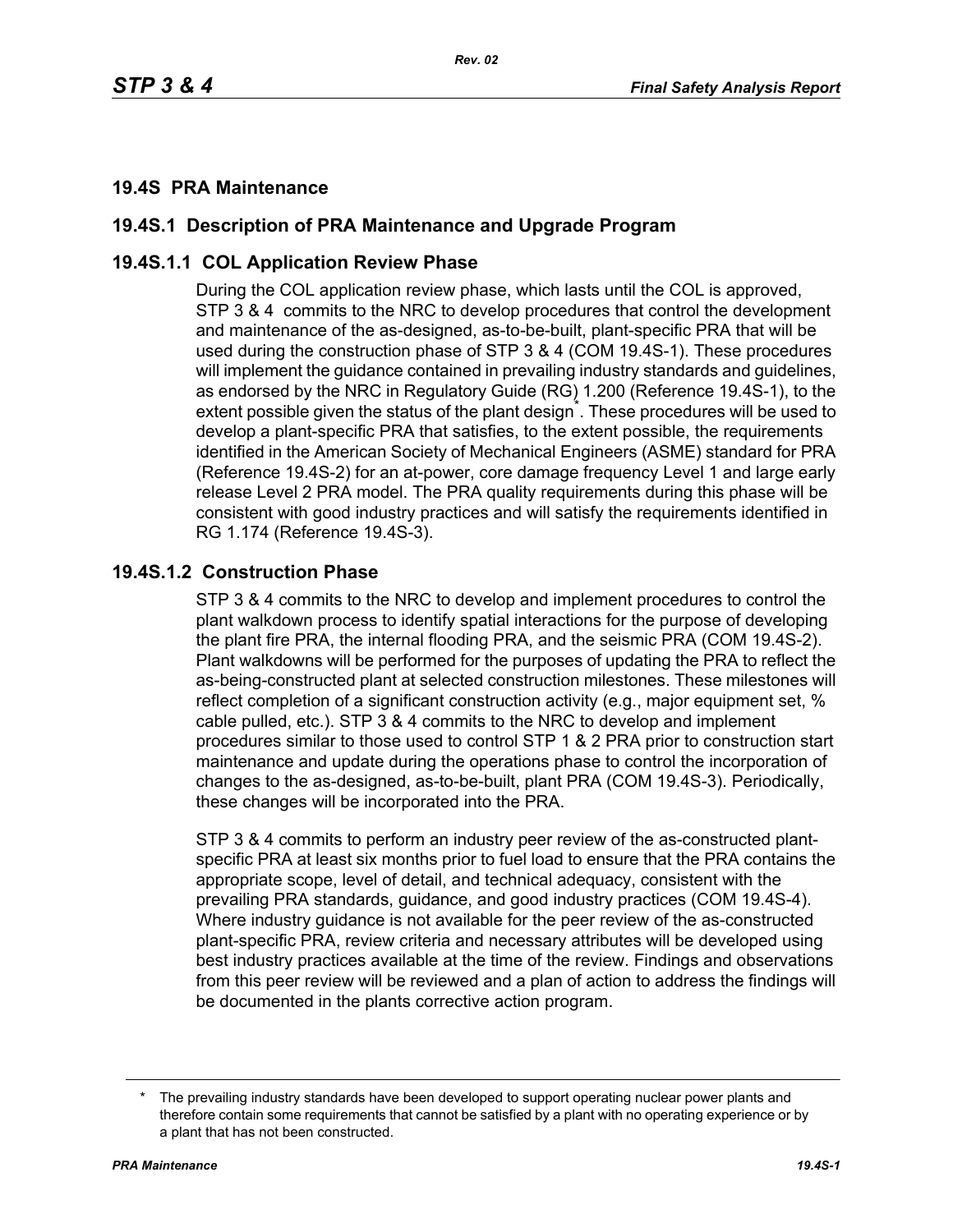Findings and observations that reveal fundamental weaknesses in PRA modeling will be incorporated into the as-constructed plant-specific PRA prior to using the PRA to support operations phase risk-informed activities. Other findings and observations that do not significantly affect operations phase risk-informed applications may be deferred until the first major update of the operations phase PRA.

#### **19.4S.1.3 Operations Phase**

An existing plant procedure on PRA Model Maintenance and Update discusses the process for maintaining and updating the plant-specific PRA that supports STP 1 & 2. This procedure will be used to maintain the plant-specific PRA developed to support operation of STP 3 & 4. The major provisions of this procedure are:

- The periodic update frequency for PRA model revisions is once every three years.
- **Updates of selected PRA processes, such as human reliability analysis and** external events analysis are performed as necessary in response to changes in industry and NRC guidance and experience. These processes are reviewed as part of the model update process to identify potential changes.
- Tracking of proposed changes to the PRA model using the stations Corrective Action Program.
- Deferred tasks not performed during a periodic update are documented in a Condition Report in the Corrective Action Program. This Condition Report justifies the deferral and develops a plan of action for expeditiously completing remaining model tasks.
- A description of the station records and industry programs that are periodically reviewed to identify potential changes to the plant-specific PRA model.
- **If a potential change to the PRA results in an increase to core damage frequency** and/or large early release frequency of less than 10%, then the change is entered into the set of model changes for the next regularly scheduled PRA update. If the proposed change results in a change in core damage frequency or large early release frequency of greater than or equal to 10%, the Manager of Risk Management is notified and a tracking condition report is generated for the affected system or process clearly outlining the necessary changes. The decision to update the affected section(s) of the PRA is made by the Manager of Risk Management based upon consideration of the effect of the changes on existing risk-informed processes.
- **Describes which risk-informed applications are required to be updated after a PRA** model revision.
- **IDENTIFIELD** Unit Identifies which section of the plant-specific PRA will be updated during the periodic PRA update.